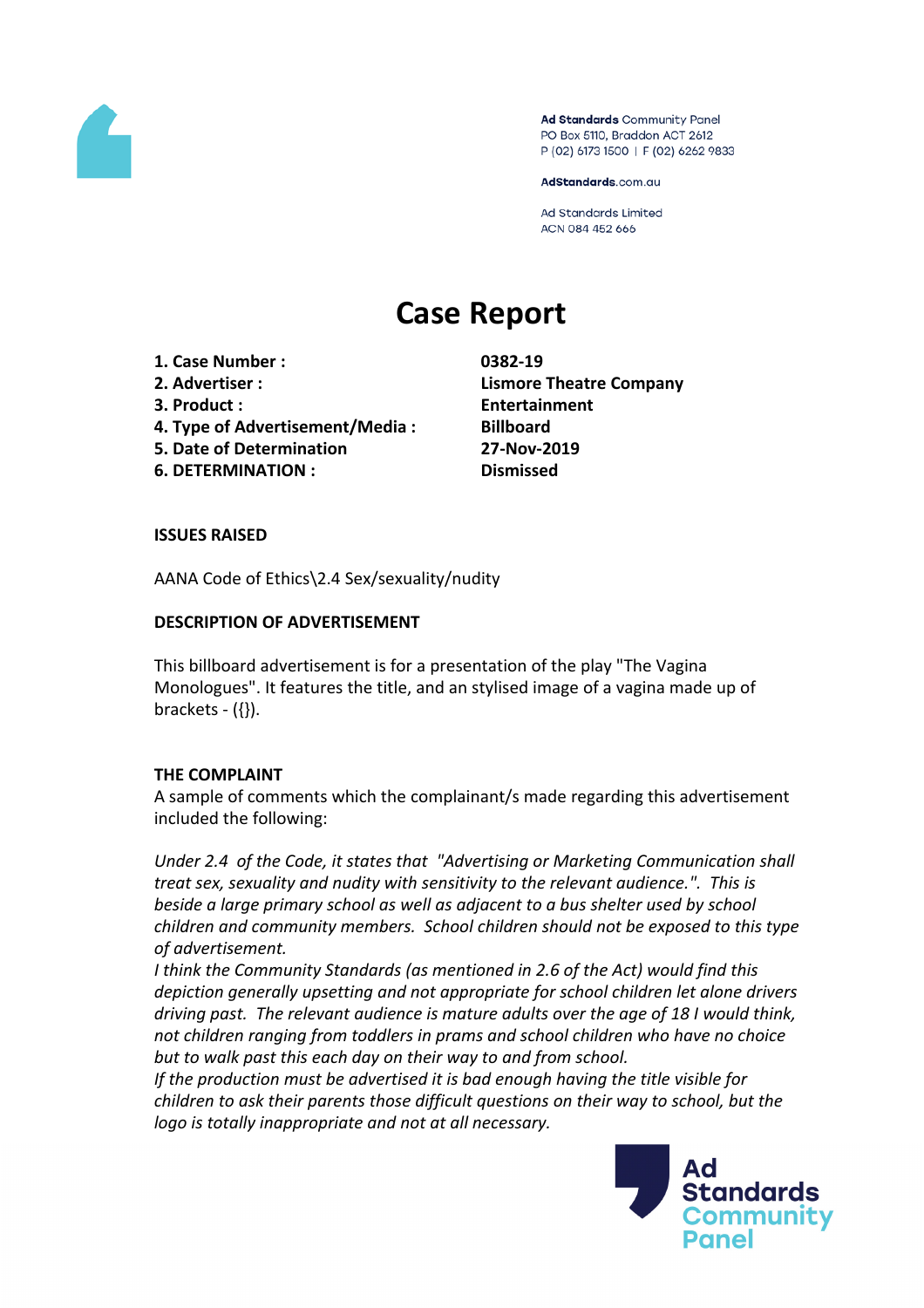

#### **THE ADVERTISER'S RESPONSE**

Comments which the advertiser made in response to the complainant/s regarding this advertisement include the following:

*Addressing section 2 of the AANA Code of Ethics:*

*2.1 - Discrimination or vilification: This advertisement does not discriminate against, or vilify any group of the community.*

*2.2 - Exploitative or degrading: This advertisement does not employ any elements of sexual appeal, nor is it exploitative or degrading to any individual group of people*

*2.3 – Violence: This advertisement does not portray violence*

*2.4 - Sex, sexuality and nudity: The image on the poster is not about sex or sexuality. Some see it as a symbolic representation of a vagina. In the case of such an interpretation, the image is a symbolic representation of anatomy, not directly referential to sex or sexuality. Also in this case, it could be considered to represent an element of nudity. However it is far removed from any graphic or naturalistic nudity. Others interpret the image as a face, a mouth, menstrual pad, or simply an abstract shape.*

*2.5 – Language: There is no strong or obscene language on this advertisement. The complainant refers to the word "vagina" as "bad enough" and potentially leading to "difficult questions" from children. Overwhelming public response has been either neutral or positive in this respect. We are of the view that such questions are in fact positive, and lead to healthy conversations in families.*

*The Northern Star (local newspaper) initiated an online discussion, which reflected overwhelming support for the advertisement. Screen shots from this online discussion are included.*

*One of our cast members (the former mayor of Lismore) has consulted with the principal of the school next door, who has confirmed that there has only been one parent complaint, and that the school has no issue with the advertisement.*

*2.6 - Health and Safety: This advertisement does not portray any content that is contrary to Prevailing Community Standards on health and safety. The complainants reference to this section is incorrect, and, we believe, a misunderstanding of this section of the code.*

*2.7 - Distinguishable as advertising: This billboard is clearly distinguishable as advertising to the relevant audience. It includes the name and website details of the theatre company, as well as dates of the show.*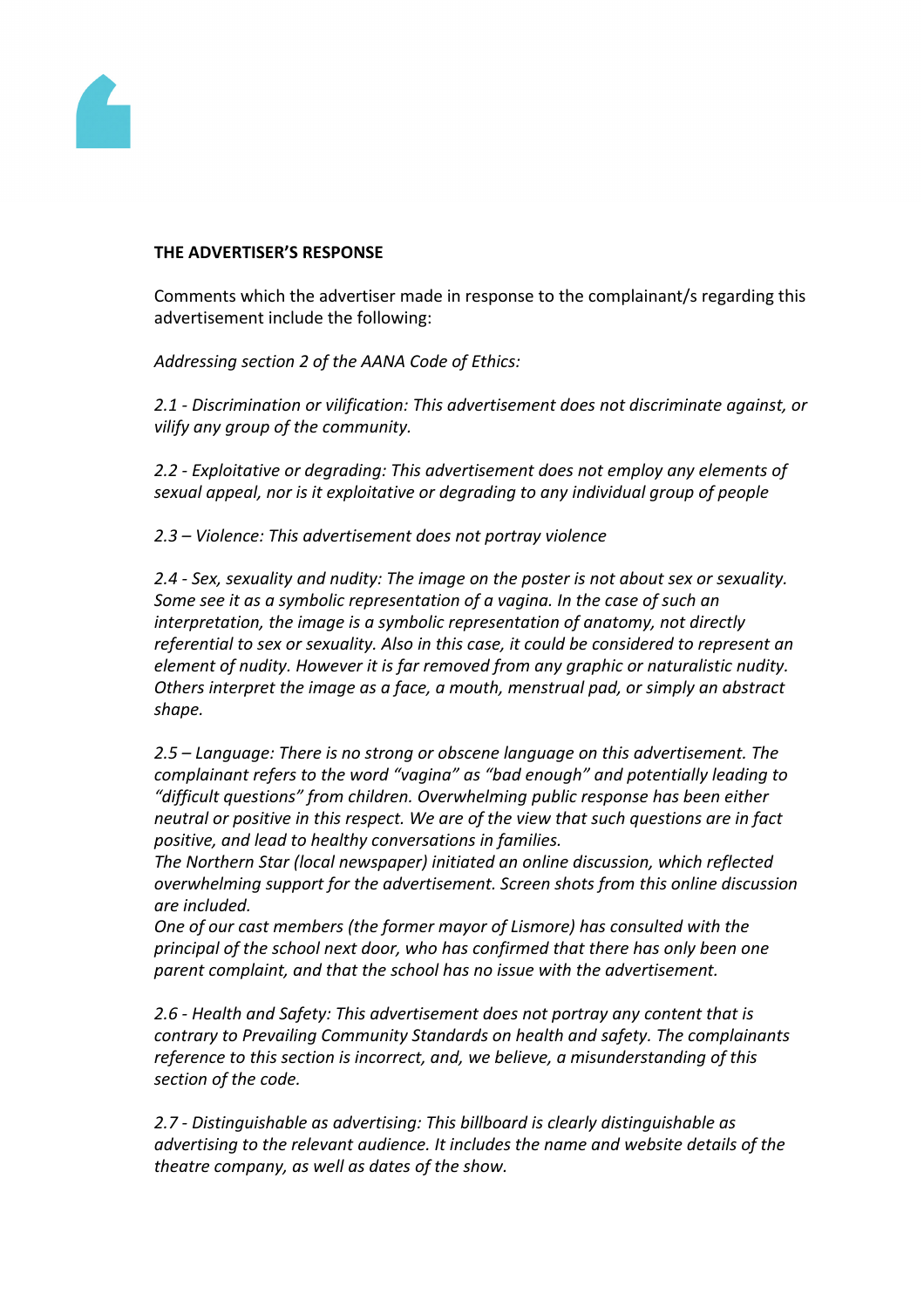

*The billboard will be removed on the afternoon of Sunday 8th December.*

## **THE DETERMINATION**

The Ad Standards Community Panel (the Panel) considered whether this advertisement breaches Section 2 of the AANA Code of Ethics (the Code).

The Panel noted the complainant's concern that the logo and title of the play is not appropriate to be seen by children.

The Panel viewed the advertisement and noted the advertiser's response.

The Panel considered whether the advertisement was in breach of Section 2.4 of the Code. Section 2.4 of the Code states: "Advertising or Marketing Communications shall treat sex, sexuality and nudity with sensitivity to the relevant audience".

The Panel considered whether the advertisement contained sex, sexuality or nudity.

The Panel considered whether the advertisement contained sex. The Panel noted the dictionary definition of sex most relevant to this section of the Code of Ethics is 'sexual intercourse; sexually stimulating or suggestive behaviour.' (Macquarie Dictionary 2006). The Panel considered the advertisement did not contain sex.

The Panel considered whether the advertisement contained sexuality. The Panel noted the definition of sexuality includes 'sexual character, the physical fact of being either male or female; The state or fact of being heterosexual, homosexual or bisexual; sexual preference or orientation; one's capacity to experience and express sexual desire; the recognition or emphasising of sexual matters'. The Panel noted that the use of male or female actors in an advertisement is not of itself a depiction of sexuality.

The Panel considered that a stylised depiction of female genitalia in conjunction with the well-known title was a reference to female genitalia, and this reference to a female sexual characteristic does constitute a depiction of sexuality.

The Panel then considered whether the advertisement contained nudity. The Panel considered whether the advertisement contained nudity and noted that the dictionary definition of nudity includes 'something nude or naked', and that nude and naked are defined to be 'unclothed' and 'without clothing or covering' (Macquarie Dictionary 2006). The Panel considered that the Code is intended for the Panel to consider the concept of nudity, and that partial nudity is factor when considering whether an advertisement firstly contains nudity.

The Panel considered that there were no people depicted in the advertisement. The Panel considered that most members of the community would not consider a representation of a vagina made up of brackets to constitute a depiction of someone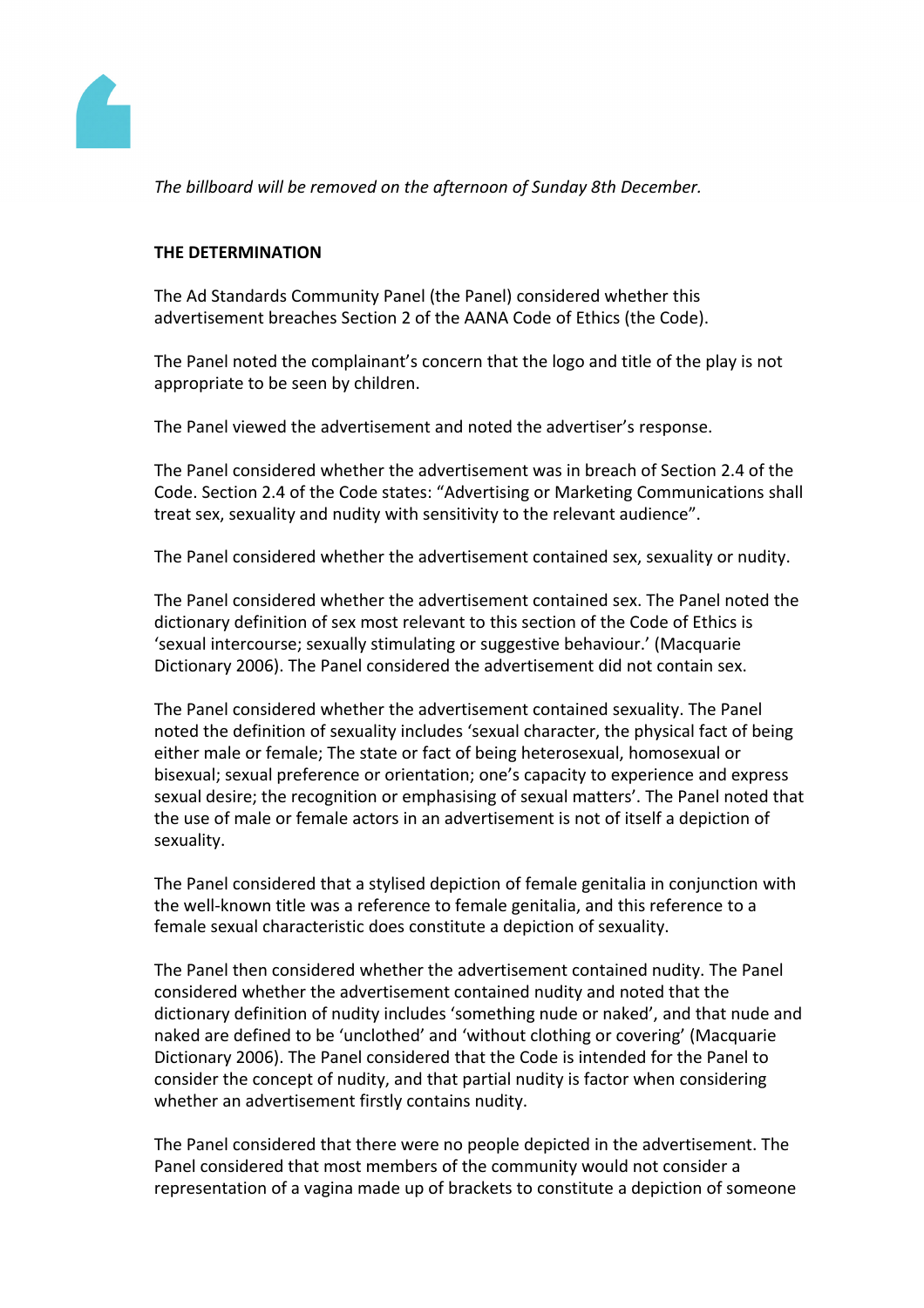

unclothed or nude. The Panel considered that the advertisement did not contain nudity.

The Panel then considered whether the advertisement treated the issues of sexuality with sensitivity to the relevant audience.

The Panel considered the meaning of 'sensitive' and noted that the definition of sensitive in this context can be explained as indicating that 'if you are sensitive to other people's needs, problems, or feelings, you show understanding and awareness of them.'

(https://www.collinsdictionary.com/dictionary/english/sensitive)

The Panel noted that the requirement to consider whether sexual suggestion is 'sensitive to the relevant audience' is a concept requiring them to consider who the relevant audience is and to have an understanding of how they might react to or feel about the advertisement – the concept of how subtle sexual suggestions is or might be is relevant to the Panel considering how children, and other sections of the community, might consider the advertisement.

The Panel noted the advertisement was on a billboard outside of a school and considered that the relevant audience would be broad and would likely include children.

The Panel considered that the imagery in the advertisement was not explicit and that the symbols could be interpreted in different ways by the community, including by children.

The Panel considered that there was no sexual suggestion in the advertisement and the advertisement and did not include sexualised language. The Panel considered that the word 'vagina' is the term for a part of female anatomy and is not of itself sexual language or inappropriate for the relevant broad audience.

The Panel considered that the advertisement did treat sex, sexuality and nudity with sensitivity to the relevant audience and did not breach Section 2.4 of the Code.

The Panel considered whether the advertisement was in breach of Section 2.5 of the Code. Section 2.5 of the Code states: "Advertising or Marketing Communications shall only use language which is appropriate in the circumstances (including appropriate for the relevant audience and medium). Strong or obscene language shall be avoided".

The Panel noted that the 'Vagina Monologues' is the name of the show being promoted and it is appropriate for advertisers to use such names in advertising for the performances.

The Panel noted that it had previously considered the term 'vagina' in advertising in cases 0018-15, 0305-12 and 0306-12 and has consistently found that when used in a